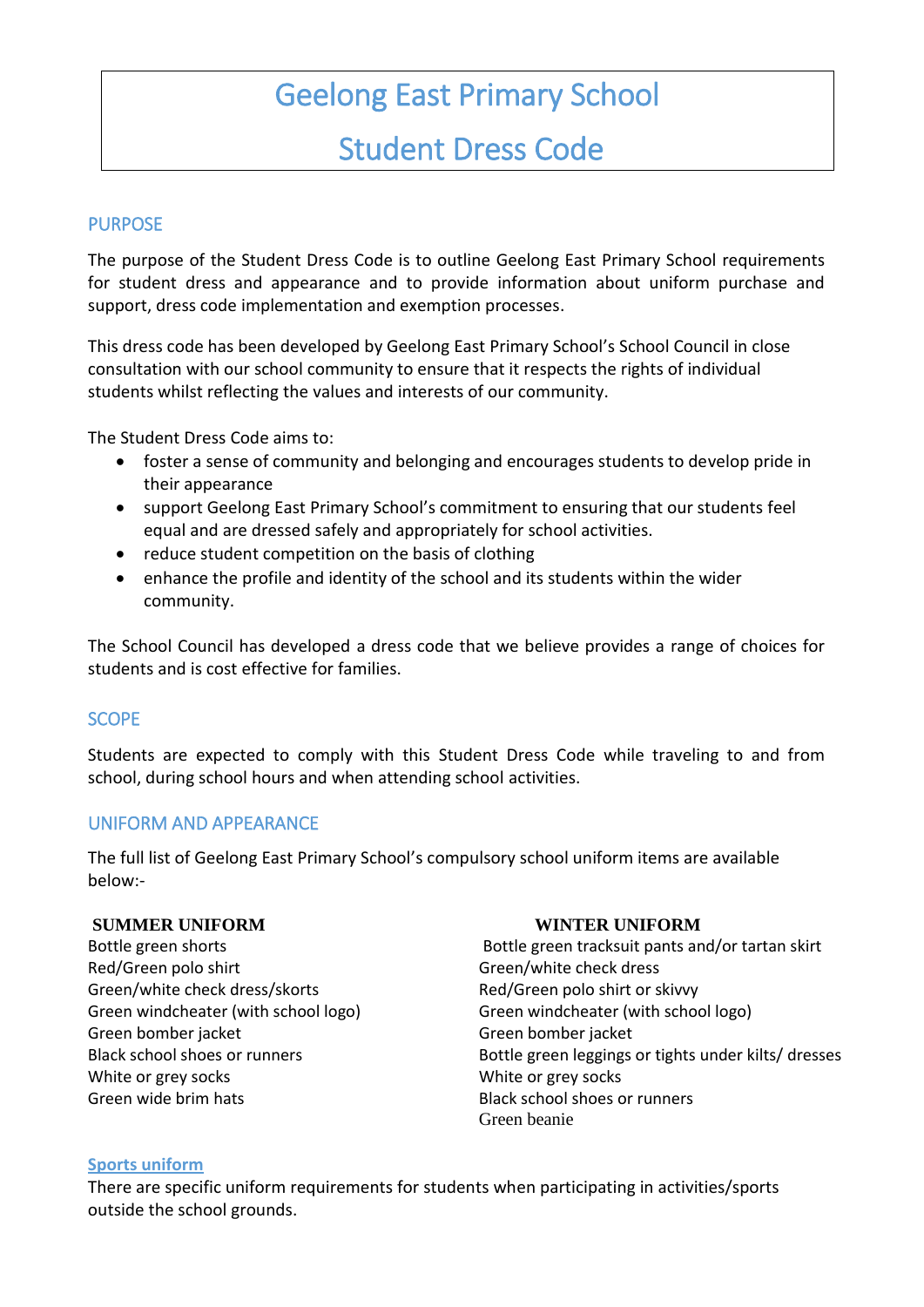\*When travelling to and from sporting events students must wear their school uniform. In cold weather school tracksuit pants and school windcheater can also be worn during events. \*Girls leggings are not part of the sports uniform and only allowed at Regional or higher athletic events.

These following uniforms are provided by the school for the duration of the sports event.

- \* black netball skirt
- \* black and red polo top
- \* school football and soccer tops

#### Students to provide:

- \* bottle green shorts or black shorts for team events (no pockets)
- \*bottle green tracksuit pants
- \* white socks (netball, basketball, t-ball, etc)
- \* black socks (football, soccer or rugby only)

#### **General appearance**

While at school, travelling to or from school or participating in school activities, Geelong East Primary School students must comply with the following:

- Uniforms must be clean and in good repair
- Uniforms must be clearly marked with the owner's name
- Additional layers of clothing may be worn underneath the uniform for added warmth, provided these undergarments are completely hidden.

#### **Jewellery and cosmetics**

Students are not permitted to wear decorative jewellery to school. Stud earrings and sleepers worn in the ears, and watches, are the only acceptable jewellery.

Cosmetics may not be worn at school. Only clear nail polish is permitted.

Any type of artificial nails are not permitted and due to safety reasons parents/carerzs will be called to ensure children comply.

#### **Hair and Sun safety**

Shoulder length or longer hair is to be tied back to help restrict the spread of nits and lice and for student safety.

School uniform hats must be worn outside in term 1 and 4 and on any other day prescribed by the school. School uniform hats may also be worn outside of this time period, by parent or student choice. Hats are not to be worn inside.

Students are permitted to wear sunglasses during outdoor activities. Sunglasses should be closefitting, wrap-around that meet the Australian Standards 1067 and cover as much of the eye area as possible.

#### PURCHASE OF UNIFORMS

Uniform items can be purchased from the office at school, or parents/carers may choose to buy from Kmart, Target, Beleeza and A+.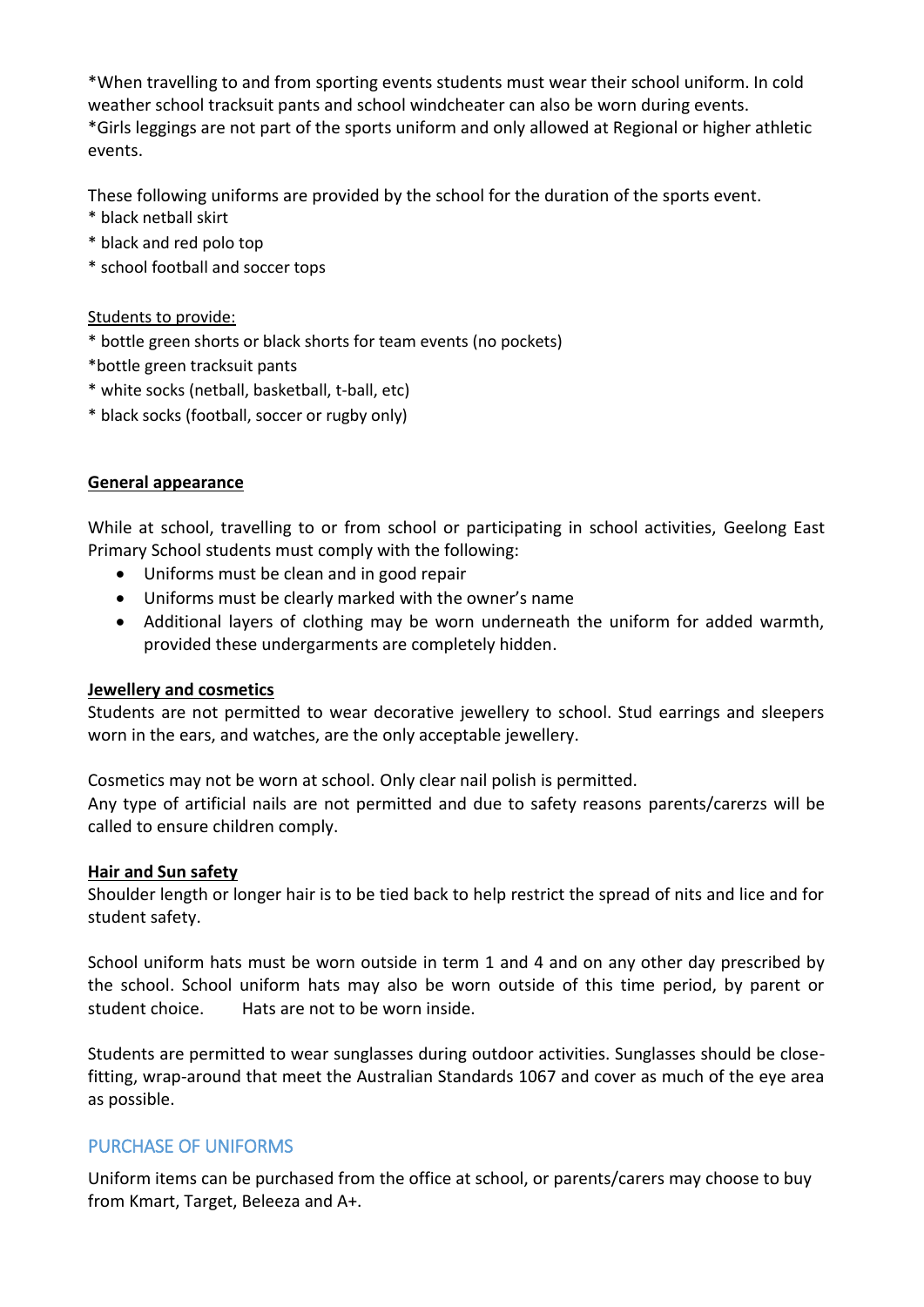Geelong East Primary School Parents/carers' Club also operates a second-hand uniform store for parents/carers which runs at nominated times before assembly.

#### **Support for families experiencing difficulty**

Please contact the office or Assistant Principal to discuss support that we may be able to provide to families experiencing difficultly meeting uniform costs, including information about eligibility for uniform support through State Schools' Relief. Further information about State Schools' Relief is also available on their website: [htps://www.ssr.net.au/](https://www.ssr.net.au/)

#### IMPLEMENTATION

Geelong East Primary School will ensure that this Student Dress Code is communicated to all families and students through enrolment procedures, our website and App and the student handbook. We will assist students who may be experiencing difficulties complying with this policy where possible.

Students wearing non-compliant uniform items may be asked to change into a compliant item of clothing provided by the school.

If a student is out of school uniform or otherwise breaches the Student Dress Code on a recurring basis, a note will be provided to the student and parents/carers by the classroom teacher. If non-compliance with the dress code becomes a continued occurrence, the Assistant Principal will be informed and a phone call home may be required. In this event, the school will continue to work with the student and family to support compliance.

Measures taken by Geelong East Primary School to address concerns about student noncompliance with the Student Dress Code will also be addressed in accordance with our Student Wellbeing and Engagement Policy.

#### **EXEMPTIONS TO STUDENT DRESS CODE**

We recognise that there may be situations where the application of this dress code may affect students unequally. Students and their parents/carers may apply in writing to the Principal for an exemption to this Student Dress Code if:

- an aspect of this code prevents the student from complying with a requirement of their religious, ethnic or cultural beliefs or background
- the student has a particular disability or health condition that requires a departure from the dress code

When the Principal receives a request for an exemption, they will:

- consider the grounds for the exemption request
- explain the process to the parents/ carers
- ensure parents/carers support their application with evidence

The Principal or delegate will then try to negotiate a resolution that is acceptable to all parties. If an exemption is not allowed, then written reasons will be provided to the parents/carers.